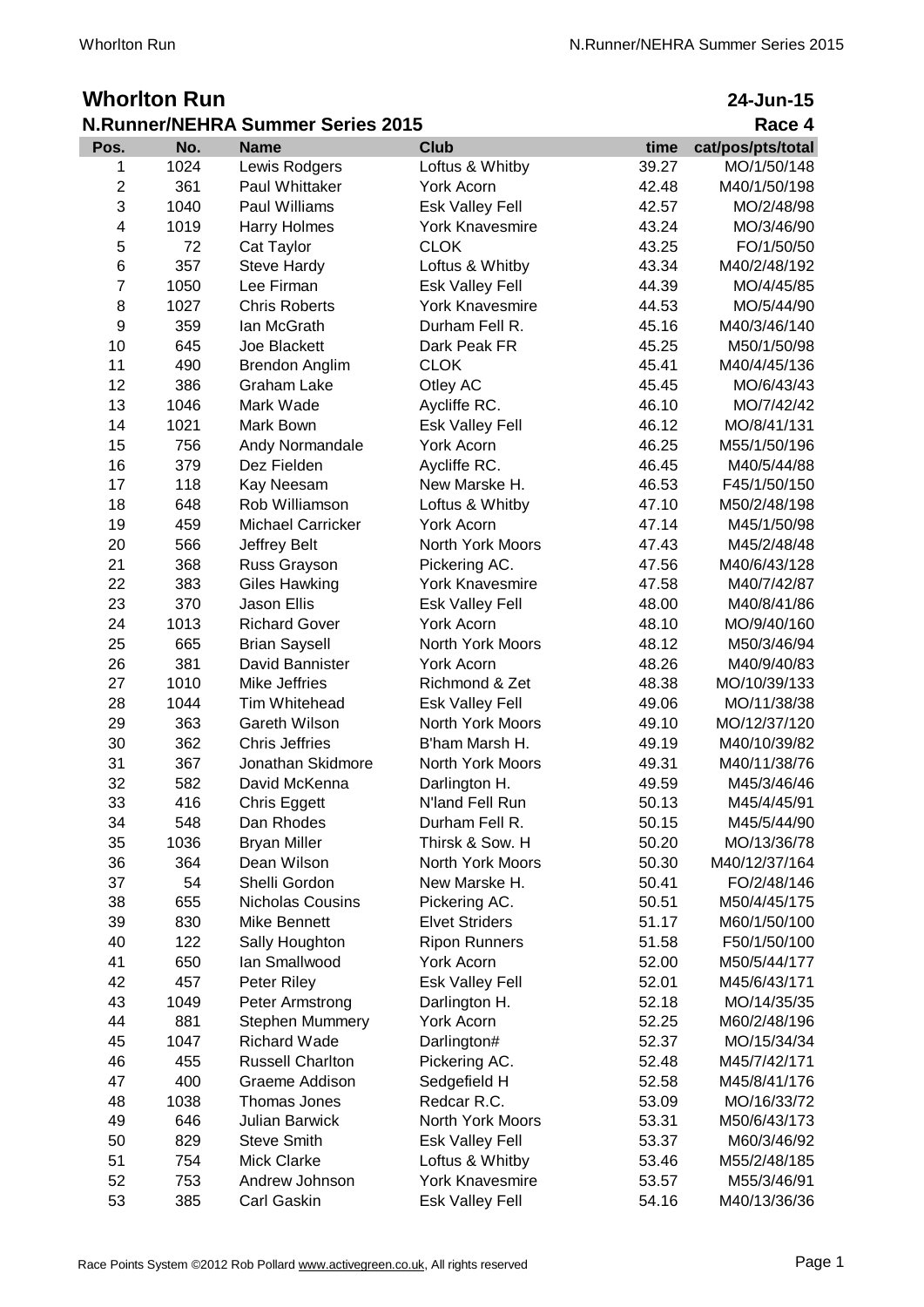| 54  | 1042 | Darren Stockdale              | Darlington H.           | 54.17 | MO/17/32/32                |
|-----|------|-------------------------------|-------------------------|-------|----------------------------|
| 55  | 377  | Dean Stockwell                | Esk Valley Fell         | 54.18 | M40/14/35/109              |
| 56  | 369  | Robert Jones                  | <b>North York Moors</b> | 55.00 | M40/15/34/70               |
| 57  | 660  | Gary Beard                    | New Marske H.           | 55.10 | M50/7/42/120               |
| 58  | 833  | David T. Kirk                 | H'pool Burn Rd          | 55.28 | M60/4/45/45                |
| 59  | 670  | David Dedman                  | Esk Valley Fell         | 55.51 | M50/8/41/84                |
| 60  | 573  | Andy Gibbs                    | <b>York Knavesmire</b>  | 56.11 | M45/9/40/40                |
| 61  | 62   | Julia Jackson                 | Loftus & Whitby         | 56.22 | F40/1/50/146               |
| 62  | 78   | Sheena Jackson                | <b>Ripon Runners</b>    | 56.23 | FO/3/46/46                 |
| 63  | 583  | David Ritson                  | <b>Ripon Runners</b>    | 56.35 | M45/10/39/39               |
| 64  | 165  | <b>Hilary Coventry</b>        | Thirsk & Sow. H         | 56.49 | F50/2/48/142               |
| 65  | 195  | <b>Lorraine Hiles</b>         | Thirsk & Sow. H         | 56.58 | F50/3/46/96                |
| 66  | 1030 | John Walpole                  | Redcar R.C.             | 57.05 | MO/18/31/67                |
| 67  | 382  | <b>Andrew Tullock</b>         | Redcar R.C.             | 57.16 | M40/16/33/74               |
| 68  | 657  |                               | North York Moors        | 57.23 | F50/4/45/135               |
| 69  | 1045 | Sharon Gayter<br>Jonathan Fox | <b>York Acorn</b>       | 57.45 | MO/19/30/30                |
| 70  | 80   | Elena Heath                   | New Marske H.           | 58.03 |                            |
| 71  | 584  | Paul Bainbridge               | North York Moors        | 58.10 | FJ/1/50/50<br>M45/11/38/38 |
|     | 764  | <b>Stuart Hardcastle</b>      |                         |       |                            |
| 72  |      |                               | Swaledale Run.          | 58.12 | M55/4/45/45                |
| 73  | 664  | <b>Marc Davies</b>            | Thirsk & Sow. H         | 58.17 | M50/9/40/82                |
| 74  | 828  | Eddie Meehan                  | North York Moors        | 58.53 | M60/5/44/136               |
| 75  | 462  | David Robinson                | North York Moors        | 58.57 | M45/12/37/115              |
| 76  | 585  | David Heath                   | New Marske H.           | 59.09 | M45/13/36/36               |
| 77  | 1048 | Will Todd                     | Hartlepool#             | 59.59 | MJ/1/50/50                 |
| 78  | 116  | Helen Ashworth                | Thirsk & Sow. H         | 60.06 | F45/2/48/144               |
| 79  | 827  | Peter Myerscough              | <b>S'land Strollers</b> | 60.29 | M60/6/43/136               |
| 80  | 59   | <b>Kirsty Struthers</b>       | North York Moors        | 60.40 | FO/4/45/90                 |
| 81  | 755  | Christopher Jamieson          | Esk Valley Fell         | 60.47 | M55/5/44/126               |
| 82  | 55   | Fran Jeffery                  | Thirsk & Sow. H         | 61.03 | FO/5/44/129                |
| 83  | 76   | Nicola Jenkins                | Thirsk & Sow. H         | 61.49 | FO/6/43/43                 |
| 84  | 115  | Sonjav'd' Westhuizen          | Thirsk & Sow. H         | 62.04 | F45/3/46/138               |
| 85  | 66   | Rebecca Burgess               | Thirsk & Sow. H         | 62.24 | FO/7/42/87                 |
| 86  | 124  | Pam Costello                  | Redcar R.C.             | 62.44 | F60/1/50/50                |
| 87  | 1333 | Ronnie Sherwood               | New Marske H.           | 62.58 | M70/1/50/100*              |
| 88  | 64   | <b>Claire Gillan</b>          | Thirsk & Sow. H         | 63.35 | FO/8/41/84                 |
| 89  | 995  | Jean Johnstone                | Esk Valley Fell         | 63.37 | FJ/2/48/96                 |
| 90  | 658  | <b>Kevin Murray</b>           | Esk Valley Fell         | 63.49 | M50/10/39/116              |
| 91  | 1052 | <b>Neal Pearsall</b>          | Redcar#                 | 64.03 | MO/20/29/29                |
| 92  | 765  | Paul Munster                  | Redcar R.C.             | 64.08 | M55/6/43/43                |
| 93  | 667  | William Gayter                | North York Moors        | 64.51 | M50/11/38/77               |
| 94  | 360  | Duncan Fothergill             | Thirsk & Sow. H         | 65.23 | M40/17/32/66               |
| 95  | 831  | Martin White                  | New Marske H.           | 66.15 | M60/7/42/42                |
| 96  | 644  | David Murphy                  | <b>StocktonStriders</b> | 66.22 | M50/12/37/72               |
| 97  | 167  | Gillian Bainbridge            | <b>S'land Strollers</b> | 66.31 | F50/5/44/131               |
| 98  | 1043 | David Aiken                   | Darlington H.           | 66.38 | MO/21/28/28                |
| 99  | 763  | <b>Geoff Hine</b>             | Esk Valley Fell         | 67.01 | M55/7/42/42                |
| 100 | 762  | James Lindsay                 | <b>S'land Strollers</b> | 67.58 | M55/8/41/82                |
| 101 | 817  | <b>Barry Moody</b>            | North York Moors        | 69.18 | M65/1/50/50                |
| 102 | 79   | Maria Clemmit                 | Middlesbrough           | 69.20 | FO/9/40/40                 |
| 103 | 1023 | <b>Matthew Dawkins</b>        | H'pool Burn Rd          | 70.50 | MO/22/27/132               |
| 104 | 109  | Viv Murphy                    | <b>StocktonStriders</b> | 71.11 | F40/2/48/93                |
| 105 | 81   | Sarah Maguire                 | Saltburn                | 71.16 | FO/10/39/39                |
| 106 | 73   | Emma Leng                     | <b>Esk Valley Fell</b>  | 72.21 | FO/11/38/38                |
| 107 | 74   | Fiona Leng                    | <b>Esk Valley Fell</b>  | 72.21 | FJ/3/46/46                 |
| 108 | 75   | Jennifer Stokes               | Esk Valley Fell         | 97.45 | FJ/4/45/45                 |
| 109 | 77   | Aislin Brown                  | Stockton                | 98.03 | FJ/5/44/44                 |
| 110 | 82   | Tamasyn Guy-Jobson            | Saltburn                | 98.03 | FO/12/37/37                |